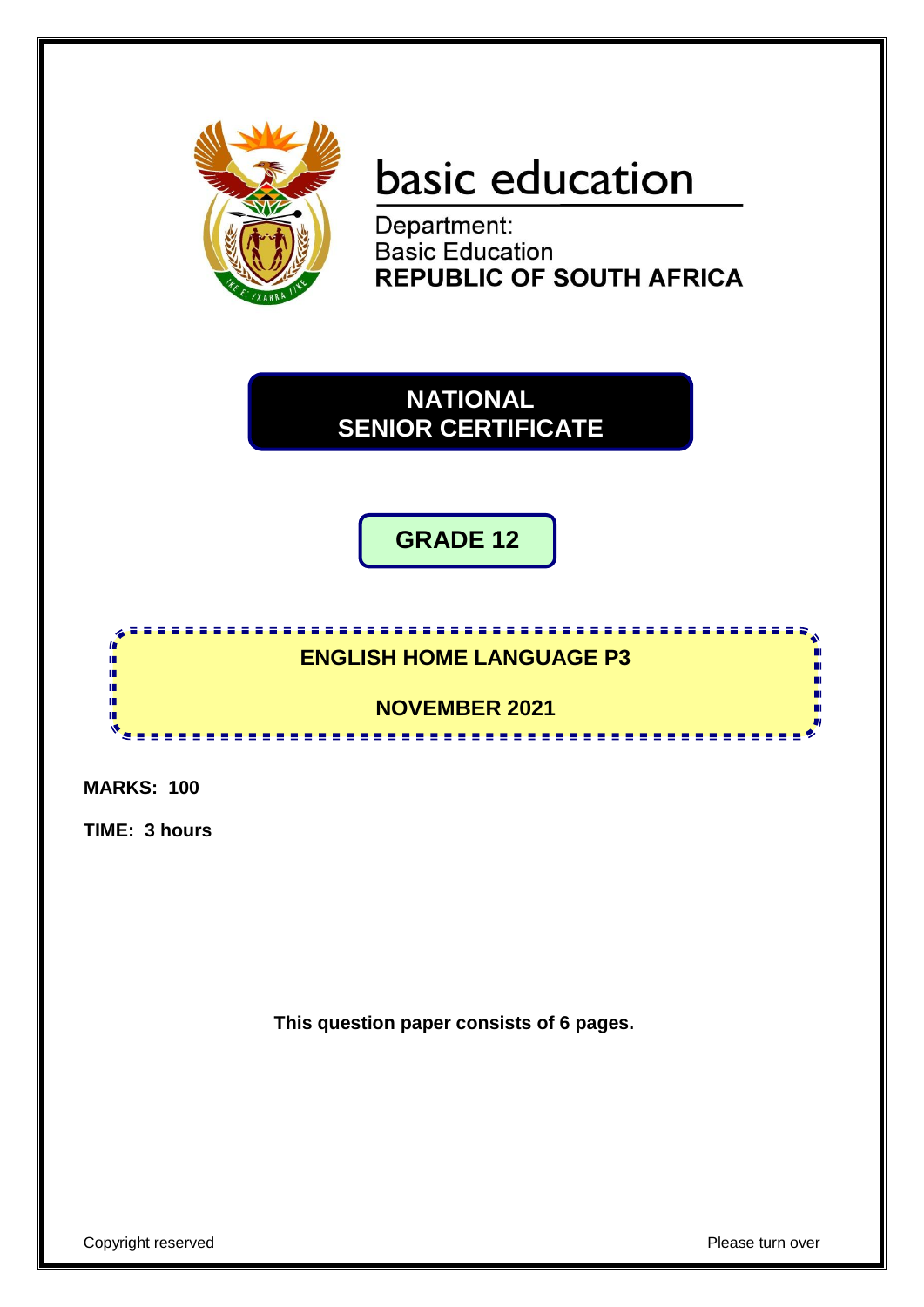#### **INSTRUCTIONS AND INFORMATION**

1. This question paper consists of TWO sections:

SECTION A: Essay (50) SECTION B: Transactional Texts (2 x 25) (50)

- 2. Answer ONE question in SECTION A and TWO questions in SECTION B.
- 3. Write in the language in which you are being assessed.
- 4. Start EACH section on a NEW page.
- 5. You must plan (e.g. using a mind map/diagram/flow chart/key words), edit and proofread your work. The plan must appear BEFORE the answer.
- 6. All planning must be clearly indicated as such. It is advisable to draw a line through all planning.
- 7. You are strongly advised to spend your time as follows:

SECTION A: approximately 100 minutes SECTION B: approximately 80 (2 x 40) minutes

- 8. Number the answers correctly according to the numbering system used in this question paper.
- 9. The title/heading must NOT be included when doing a word count.
- 10. Write neatly and legibly.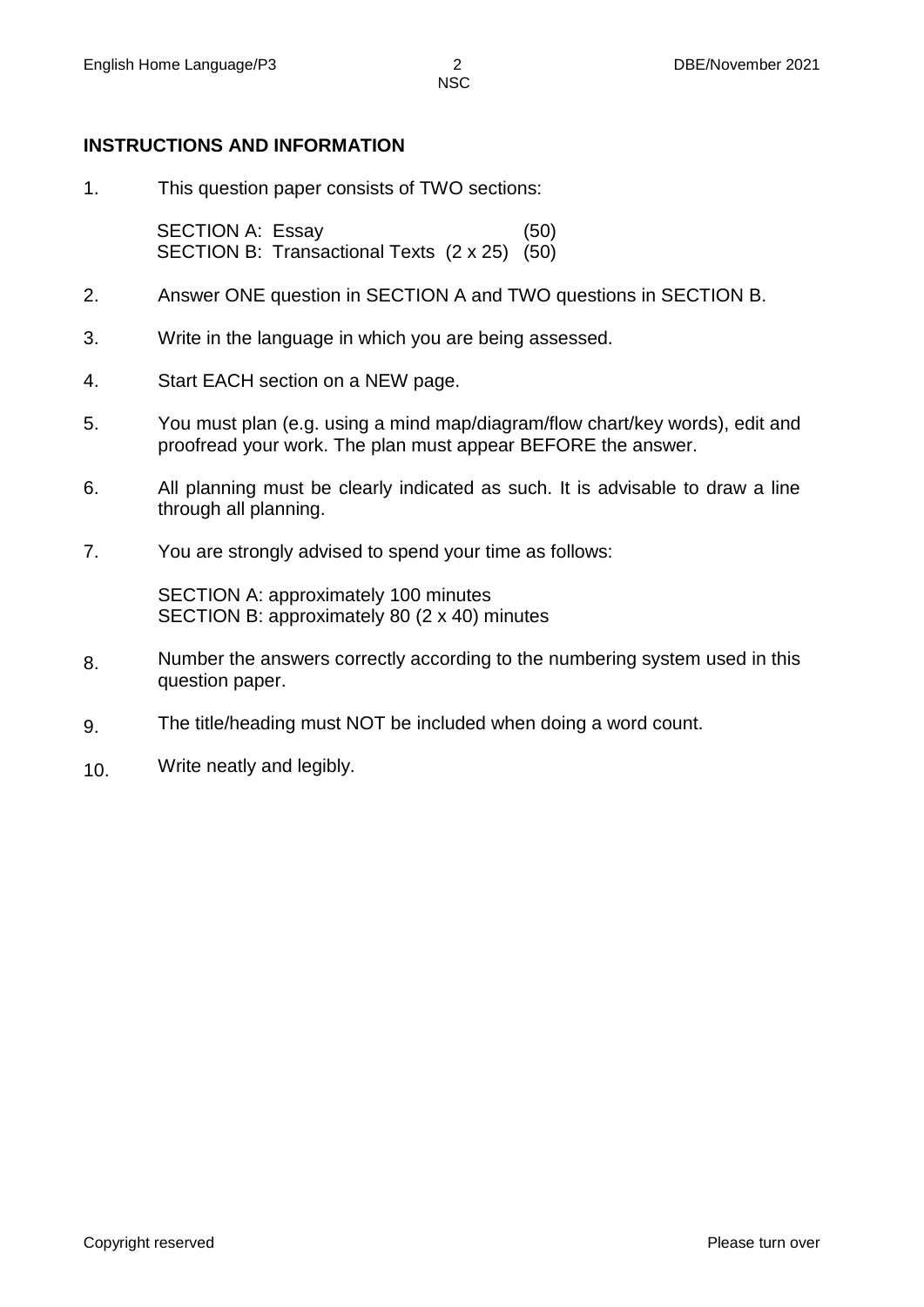NSC

#### **SECTION A: ESSAY**

#### **QUESTION 1**

Write an essay of 400–450 words (2–2½ pages) on ONE of the following topics. Write down the NUMBER and TITLE/HEADING of your essay.

| 1.1 | My stumbling blocks became my stepping stones                                    | [50] |
|-----|----------------------------------------------------------------------------------|------|
| 1.2 | If I were not African, I wonder whether it would be clear to me that Africa is a |      |

place where the people do not need limp gifts of fish but sturdy fishing rods and fair access to the pond.' – Chimamanda Ngozi Adichie **[50]**

| 1.3 | There is no place for traditional values in modern society | [50] |
|-----|------------------------------------------------------------|------|
| 1.4 | The magic of a South African summer                        | [50] |
| 1.5 | A mask  a mistake  hilarious!                              | [50] |

1.6 The pictures reproduced below and on page 4 may evoke a reaction or feeling in you or stir your imagination.

> Select ONE picture and write an essay in response. Write the question number (1.6.1, 1.6.2 or 1.6.3) of your choice and give your essay a title.

- **NOTE:** There must be a clear link between your essay and the picture you have chosen.
- 1.6.1



[Source: millionfeed.com] **[50]**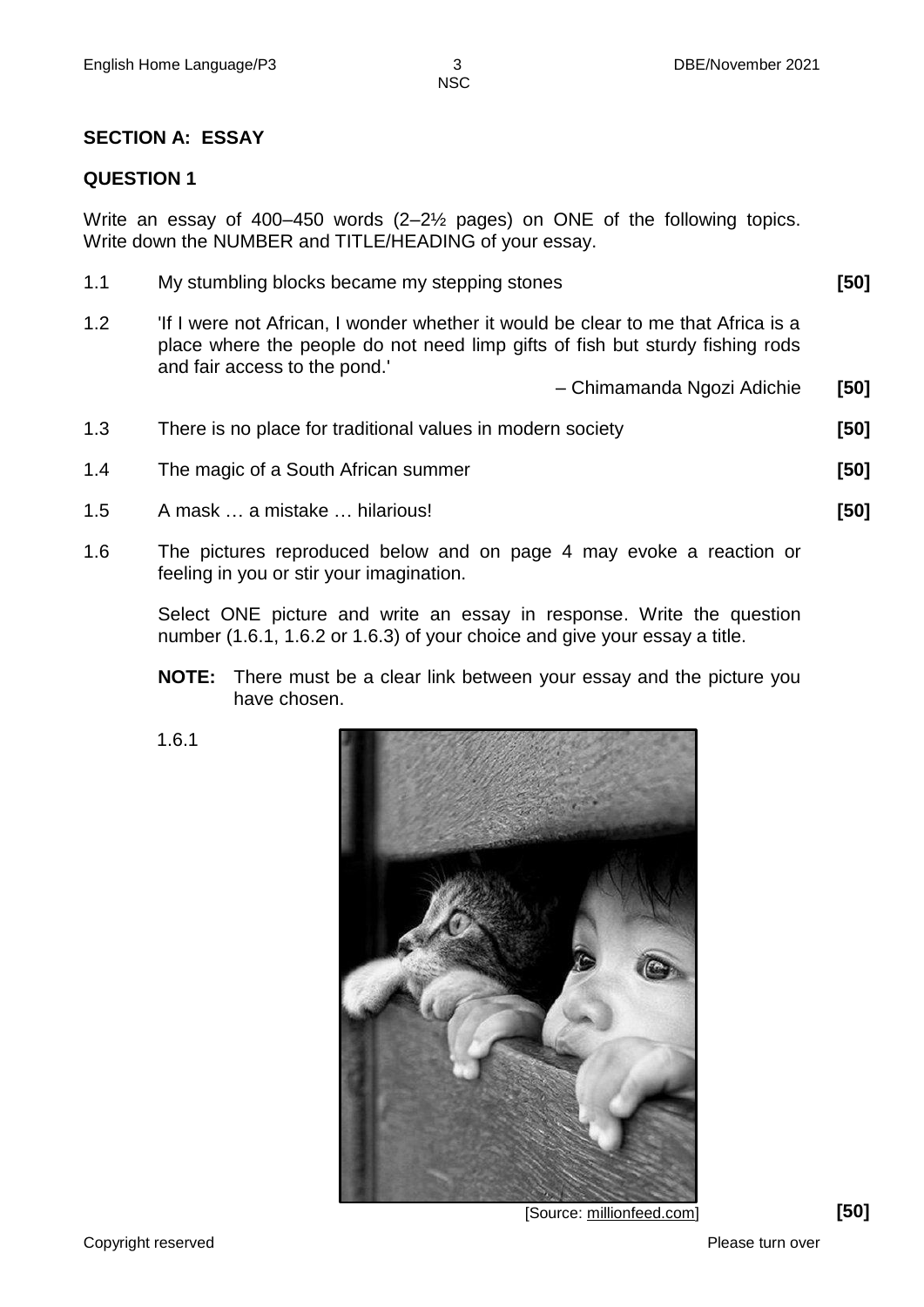1.6.2



1.6.3



[Source: www.facebook.com] **[50]**

**TOTAL SECTION A: 50**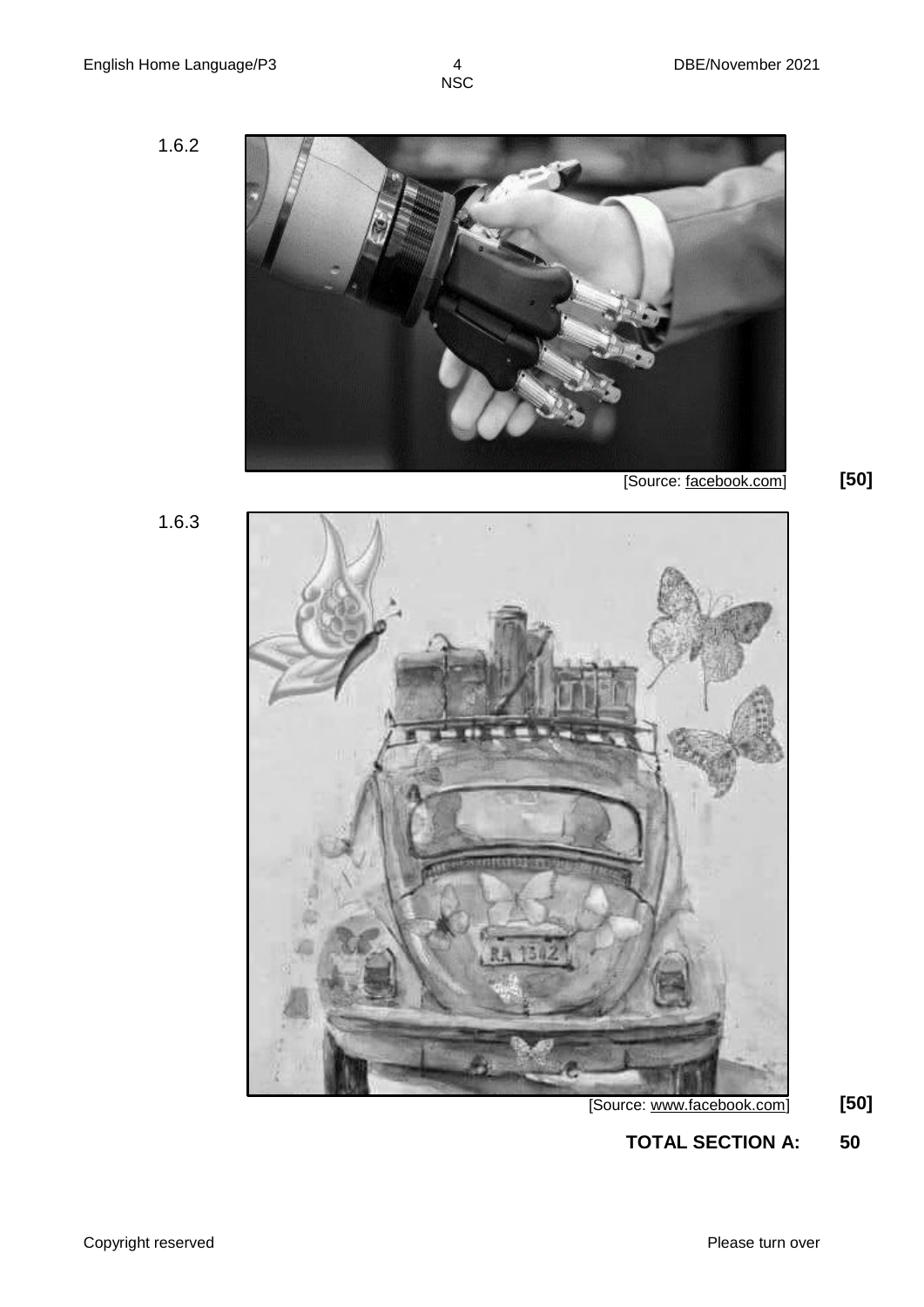**NSC** 

# **SECTION B: TRANSACTIONAL TEXTS**

## **QUESTION 2**

- Respond to TWO of the following topics.
- The body of each of your answers should be 180–200 words (20–25 lines) in length.
- Pay careful attention to the following:
	- Audience, register, tone and style
	- Choice of words and language structure
	- Format
- Write down the NUMBER and TITLE/HEADING of the text you have chosen, e.g. 2.1 FORMAL SPEECH.

#### 2.1 **FORMAL SPEECH**

You are the spokesperson for the South African Olympics team, representing all sport codes.

Write your speech that will be televised prior to the team's departure. **[25]**

## 2.2 **MAGAZINE ARTICLE**

You are aware that many young South Africans wish to pursue their dreams in other countries. As a fervent #IamStaying supporter, you feel compelled to convince them to remain.

Write the magazine article. **[25]**

## 2.3 **E-MAIL**



As the Covid-19 compliance coordinator of your local community organisation, you would like to respond to the advertisement above.

Send an e-mail to [pfa@webmail.org.za](mailto:pfa@webmail.org.za) in which you motivate why your organisation is best suited to be a beneficiary of PROTECTION FOR ALL. **[25]**